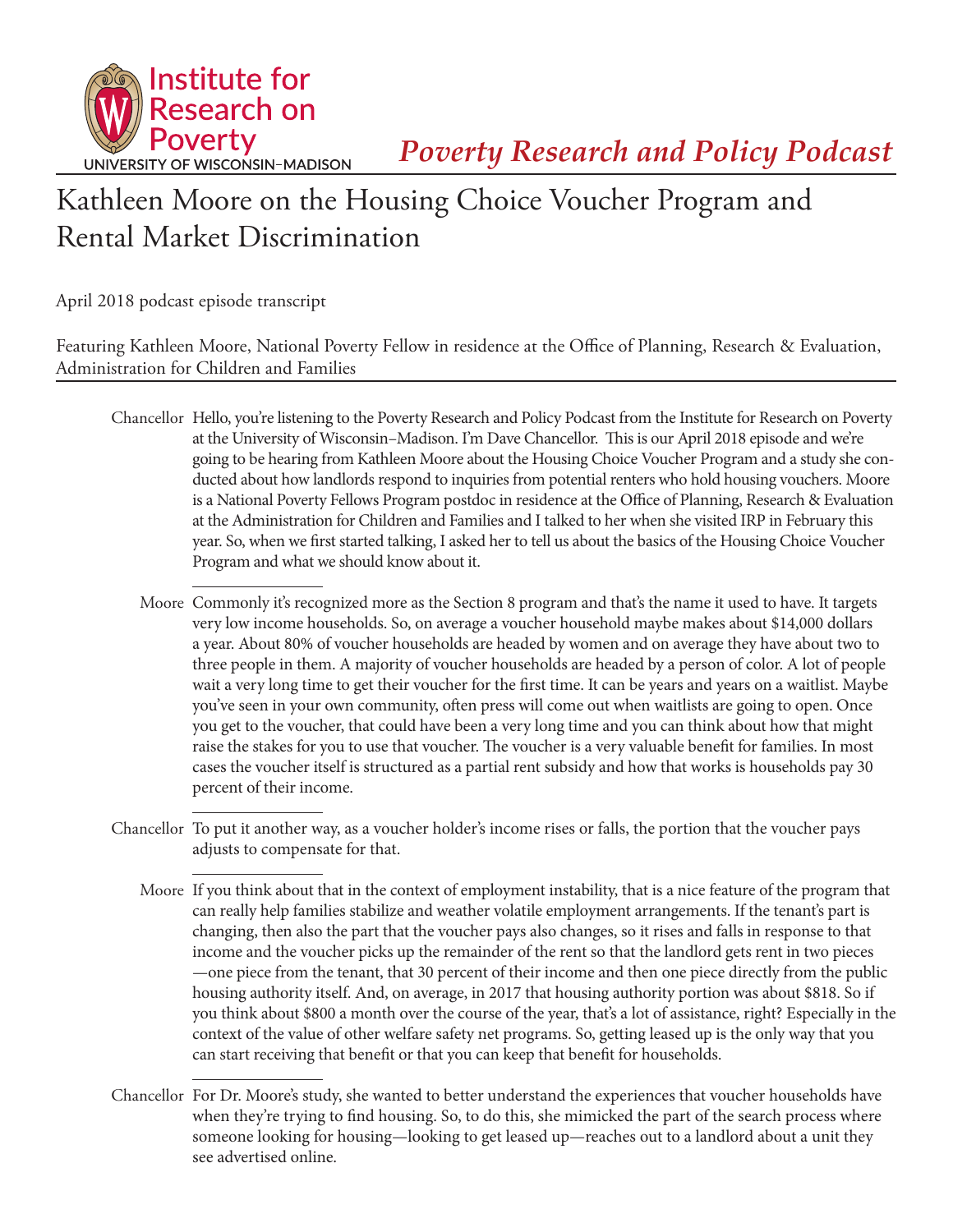- Moore I did this by contacting 6,000 landlords in 14 different cities and I would vary how I would talk to the landlords. Sometimes I would say I would say I had a voucher and sometimes I would not say I had a voucher. By doing that many, many, many times across all these cities, over time we get some sense of how voucher holders are being treated in these interactions. And, overall, it's not a good story for voucher holders. They are less likely to get any type of response from landlords, compared to their unsubsidized peers. And, if they do get a response, the majority of the time it's going to be a negative response. What does this mean? This means that to use the voucher, to get that benefit from the voucher is very difficult, right? You're going to get a lot of no's and a lot of rejections in your search. So, it is realistic that a voucher holder needs a lot of time to search. This is tricky for housing authorities. If you think about the people that have to administer this program and the Housing Choice Voucher program is a federal program that is administered at the local level by over 2,000 public housing authorities. And housing authorities are sometimes attached to municipalities, sometimes they're attached to counties, and even sometimes states. So, they're all over throughout the country. And they have two competing goals when you think about administering the voucher program. They want to give people enough time to search but they also want to make sure that the subsidy is being used, that people are being housed. And these two things can run up against each other, especially given that voucher holders face so much discrimination.
- Chancellor In these emails that Moore sent to landlords, she used 30 different personas and, besides varying whether the identity she was emailing as held a voucher or not, Moore also varied the race of the prospective tenant.
	- Moore Sometimes the email sender would present as black, present as LatinX, or present as white. This was done through picking names that are likely recognized or thought of as being a white name or a name that is thought of as being a black name. And, if there was no racial discrimination, we would expect that, at the end, all these different names that were used, they would get similar sorts of landlord response behavior, right? We would expect that across all these categories, sometimes people would get negative responses and sometimes people would get positive responses and sometimes people would get no response and we would assume that they get these at similar rates. Looking across racial categories, there would be no difference. That would be the case if there wasn't discrimination happening, right? For this project, for this experiment, there was systematically was an advantage for the emails that were sent from white-sounding names. About 4 percentage points more likely to get a positive response. So that is not surprising given prior work. What is surprising is it's a little less—the size of that effect is a little less than prior work, so the magnitude of that effect is less. Like other rental market work, there's still racial discrimination present. There was not an additional penalty for having the voucher and being a person of color at least at this stage in the rental market process, this stage in the search process.
- Chancellor As she mentioned, Moore used rental listings from 14 different cities across the country in her study. In selecting the different cities, she chose ones that had a large enough number of voucher holders, but then selected cities that had variation in other areas like the tightness of the rental market and whether the communities had special protections for voucher holders. And I asked her to talk more about what these protections are.
	- Moore At the federal level we had a set of fair housing protections and they've been in place for several decades and they make it illegal to refuse to rent on particular bases. So, a really, really common or well-known is the refusal to rent based on race, religion, national origin, and others. And one thing that is not included in the set is source of income. So source of income here means what you are presenting in the screening process as the sources of money or support that you are bringing up as evidence that you can afford this unit, so the income screening. If you think about a voucher household—remember we talked about, they're very low income so they're bringing their income to the table which in most cases can't afford that unit that they're interested in because if they could afford that unit, they would be ineligible for program in all likelihood. If you are a landlord in some areas of the country, you are allowed to not consider that voucher as a source of income. And in the case of the voucher household, if you ignore the voucher, they're not going to be able to afford the unit in most cases. So, Source of Income antidiscrimination laws are trying to help voucher holders in that screening process.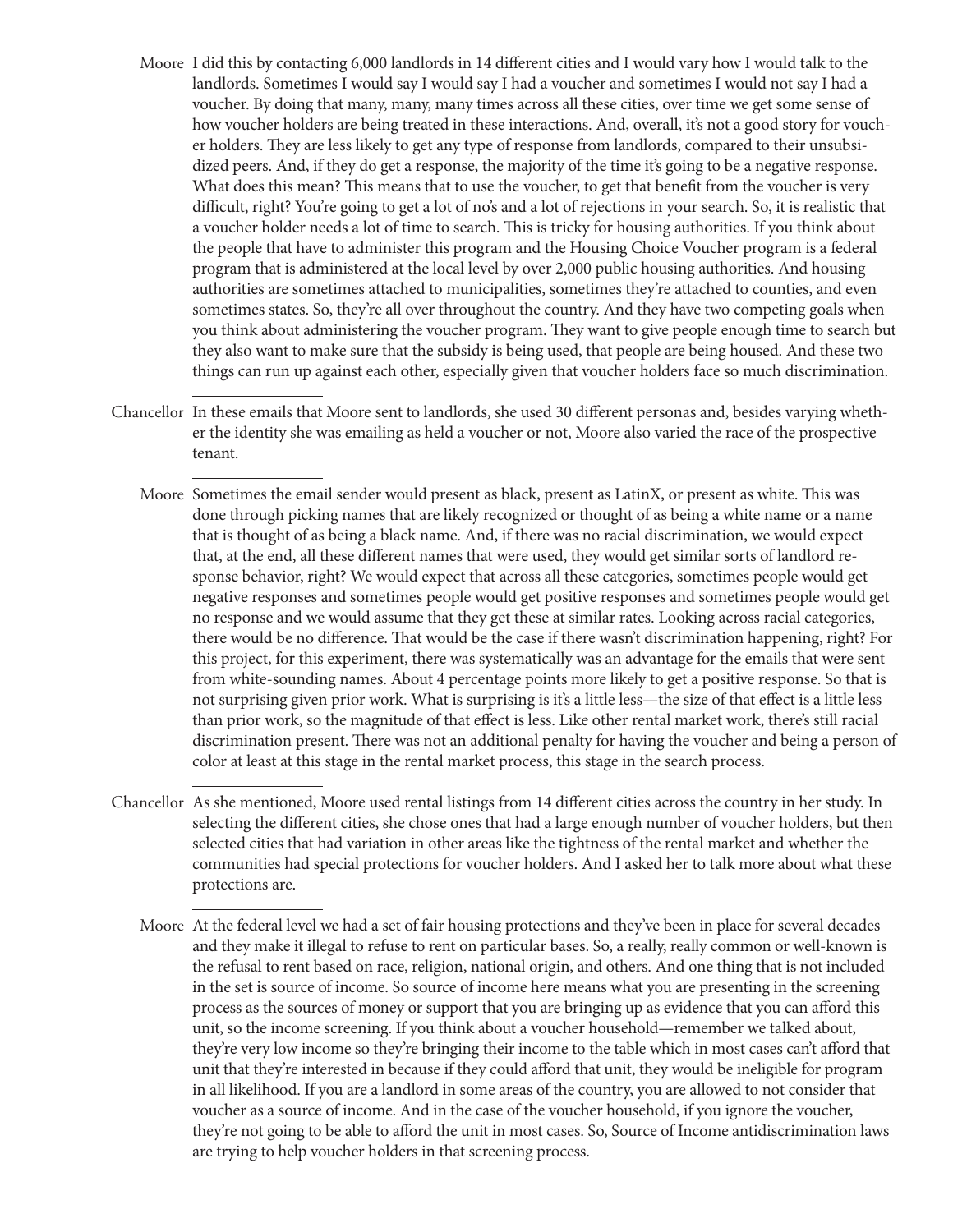Chancellor Moore says her study shows that searching for housing with a housing voucher is hard and that landlords seem to be less willing to accept vouchers at this stage of the search process. And one of her takeaways is that Source of Income Antidiscrimination laws can provide useful protections to voucher holders.

Moore I think SOI laws are important. They also send a signal that communities think these subsidies are important and stabilizing low income families is important. To me, that is a big implication of the research and it also leaves me very curious about the enforcement of these laws. We don't know a lot about how enforcement varies from law to law. And that would be interesting to investigate because if we have a strict law enacted but we don't have good enforcement of that law, what does that mean? So, questions like that are outstanding.

- Chancellor Moore says that one of the underlying assumptions of the Housing Choice Voucher Program is that private landlords will want to participate—and she says that may not actually be the case, and one of the reasons for this is that landlords may object to the extra work they have to put in for a voucher household compared a tenant who is unsubsidized.
	- Moore With an unsubsidized tenant, they contact you, you contact them, back and forth. They might come see the unit, they fill out an application, do a background check or whatever tenant screening procedures you have in place. And then you make a decision, lease gets signed, money crosses palms your unit's leased. All those things that happen with an unsubsidized tenant happen with a voucher household.
- Chancellor Moore says that there are two main additional steps that have to be taken to get leased up as a voucher household, and these are federal rules, though local housing authorities have some discretion in how they're exercised—but the first of these is that an inspection has to take place.
	- Moore First of all, we want to make sure that people are living in good quality units. There's a lot of research that unsafe housing can lead to bad outcomes for families, for children's development. You could think of just the example of having traces of lead in a house and how that could impact children. We want people to be in safe housing and we want to pay for safe housing. But then also another thing about the inspection is that we want to make sure that units have certain components, right? We want people to be in safe housing and we want to pay for safe housing. But then also another thing about the inspection is that we want to make sure that units have certain components, right? We want to make sure that folks have a functioning kitchen that they have autonomy over. We want them to have enough bedroom space given the composition of the household, things like that. So, a lot of things are going on in the inspection. If you think about that from an administrative perspective, it means that either a housing authority employee or someone that the housing authority has contracted with needs to schedule a time with that landlord to access the unit, to conduct that safety inspection. And then there needs to be time for the results of that inspection, if there are findings, like if there things that need to be attended to, there needs to be time for the landlord to either make those changes or, at that point, they could opt out of this process if there are findings. This can be a back and forth with the landlord and the housing authority, there can be a bit of negotiation. And all of these things take time.
- Chancellor Besides the inspection, housing authorities also check to see if the rent the landlord is asking is in line with similar units in the same building or the surrounding neighborhood.

Moore That is so we don't have voucher holders paying more for housing than unsubsidized households. There's some research that shows that even though there are market comparability checks, that still, on average, voucher households pay more for their housing than unsubsidized folks, but still there is for each unit, the housing authority tries to make sure that it's in line with rent. And sometimes, they will come back to the landlord and ask them to reduce the rent based on their findings. Again, think about that as a landlord—there's this person, from the public housing authority telling me to lower